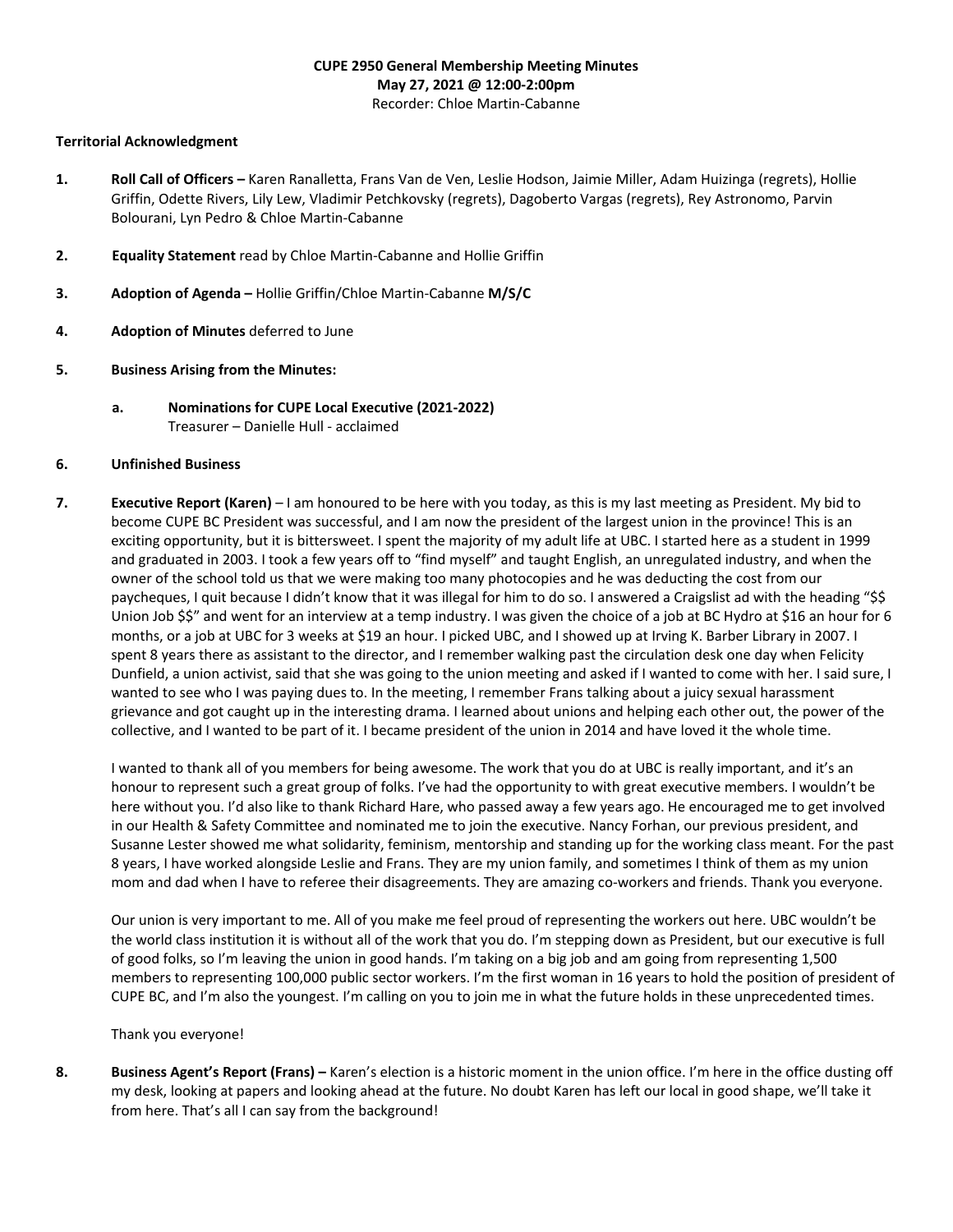# **9. Treasurer's Report** – n/a

### **10. Committee reports:**

a. **Grievance Committee (Jaimie) –** Karen has a standing invitation to *all* CUPE 2950 events. You're still our member, we're counting on you being here. Our last grievance committee meeting was on May 11<sup>th</sup>. We dealt with the discovery that certain "super temps," Hiring Solutions staff with over 1,800 hours of service, are not able to access their tuition waivers on Workday as they should. We are working through the glitch with HR. It's going to take some time for UBC to get through all of the oversights and errors with the program. Thanks to the members who have reported the issue, we've followed up with the employer and they are in agreement that staff members should have access to their tuition waivers.

We have resolved everything else that we reported on last month, most issues are in the same place. Our employee relations liaison, Effie Taylor, is away right now, so everything on her desk is on hold. We have other folks taking over in her office, but things that were slow due to COVID are not speeding up.

HR agrees 100% with our positions on PPE, the theatre grievance and the tuition waiver grievance. It's all a matter of putting their money where their mouth is.

- b. **Contract Committee (Adam) –** n/a
- c. **Communications Committee (Dagoberto) –** n/a
- d. **Diversity Committee (Odette) –** We have an EDI Book Club meeting coming up tomorrow, May 28th, from 2pm-3pm. Email [orivers@mail.ubc.ca](mailto:orivers@mail.ubc.ca) for a Zoom invite. If you want to come by and listen to the round table discussion, you are free to do so. You don't need to talk if you don't want to. Our book club is meeting on the last Friday of every month.

I met with Lily Liew and Lyn Pedro to put together a webinar on care planning for elderly parents and loved ones. The first webinar is on Wednesday, June 9<sup>th</sup> from 12pm-1pm. Leslie will send an invitation out to members.

e. **Chief Steward (Hollie) –** Welcome Naureen Khan, who is one of our new shop stewards. We're having regular meetings and steward drop-in sessions where members can ask general questions (contact us offline if you have specific questions about issues in your workplace).

The CUPE BC Virtual Convention was great, but we missed all the partying and the giant roast we normally have. There were over 300 voting delegates in attendance. 97 resolutions were sent in, but only 23 made it to the floor. Resolutions are sent in by locals and committees and their purpose is to get CUPE BC to work on projects to get issues pushed through to government and locals. Shane Koyczan did an awesome spoken word presentation at the end of the conference. I was crying and laughing, it was so cool, I wish that I could have hugged him and taken a selfie with him. I'd love to show you what we did, contact me at [griffinhgriffin@ubc.ca.](mailto:griffinhgriffin@ubc.ca)

Also a reminder to register for the National Forum on Anti-Asian Racism. RSVPs are due by June 7th. [https://events.ubc.ca/national-forum-on-anti-asian](https://events.ubc.ca/national-forum-on-anti-asian-racism/?utm_source=ubc.ca&utm_medium=website&utm_campaign=redirect&utm_content=https%3A%2F%2Fwww.ubc.ca%2F%2Fantiasianracism%2F)[racism/?utm\\_source=ubc.ca&utm\\_medium=website&utm\\_campaign=redirect&utm\\_content=https%3A%2F%2Fwww.](https://events.ubc.ca/national-forum-on-anti-asian-racism/?utm_source=ubc.ca&utm_medium=website&utm_campaign=redirect&utm_content=https%3A%2F%2Fwww.ubc.ca%2F%2Fantiasianracism%2F) [ubc.ca%2F%2Fantiasianracism%2F](https://events.ubc.ca/national-forum-on-anti-asian-racism/?utm_source=ubc.ca&utm_medium=website&utm_campaign=redirect&utm_content=https%3A%2F%2Fwww.ubc.ca%2F%2Fantiasianracism%2F)

f. **Job Evaluations (Rey)** – Congratulations to Karen. She recruited me, and if it wasn't for her, I wouldn't be on the executive at UBC. I don't have anything specific to report regarding Job Evaluations. We have serviced a few members and answered their questions and concerns regarding job evaluations. If you have any questions, contact [office@cupe2950.ca](mailto:office@cupe2950.ca) o[r rey.astronomo@ubc.ca.](mailto:rey.astronomo@ubc.ca) We are looking for one more member to join Eleanore Wellwood and I on the committee. If you want to know more about what we do, please send me an email.

Shehnaz Motani asked a question regarding upgrades of position due to the added skills and training necessary during UBC's migration to Workday. Members had to change their ways of work and learn a lot to use Workday. One specific VP said that the transition would result in renumeration for members. Has anything transpired that would benefit our members? Rey said that the answer was not simple. No group of individuals have been upgraded or had their job descriptions changed during the transition. That does not been that there have not been individuals who benefitted from the transition, it's just that the committee does not have the data. It's still early on, but UBC being a large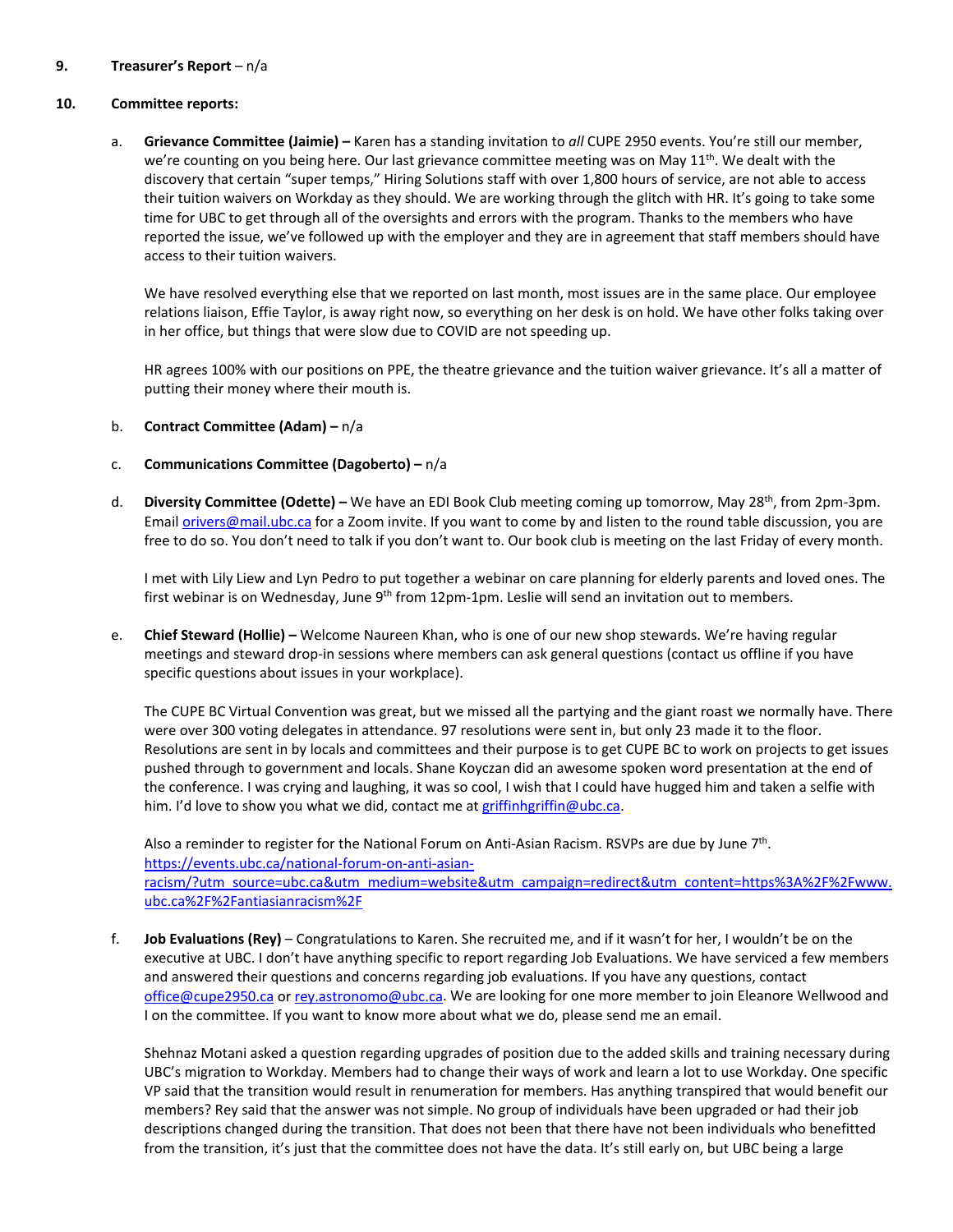organization, there is a lot to learn about Workday for both the end user and the organization. If changes have been made to pay or job descriptions, the union office hasn't seen them yet. We'll see what happens.

- g. **Education (Lily) –** The convention was very exciting and we are happy with the results. CUPE BC is offering a Challenging Racism webinar on June  $24^{th}$ . Take a look at it through their website and connect with me for details. We are continuing to plan the aging speakers series, the first webinar is on June 9<sup>th</sup>.
- h. **Health & Safety (Parvin) –** We have been organizing Health and Wellbeing sessions and held one on May 26th regarding sleep. The next one has been scheduled for the end of June, please register to attend. We are holding more webinar about health and the brain, contact me for details: parvin@mail.ubc.ca.

I encourage everyone to get vaccinated to create herd immunity. It's the only way to do it. After the first dose of the vaccine, you are 60% to 70% immune to the virus, and after the second dose you will hopefully be fully immune. In the meantime, be careful and wash your hands in public areas.

# **11. New Business**

− **Workday** – Shehnaz Motani flagged the issue of Workday, skill upgrades and changes to work vs. pay grades for the Contract Committee and the Executive to pursue with Employee Relations in upcoming negotiations.

Jaimie said that if your job has changed, there is greater potential for a change in classification. If a member is doing the same thing that they were doing in FMS, it is not really considered a change of job. Members always have the right to have their job reviewed, but many folks should be mindful that they are doing the same thing in a new platform, so there is not a difference in their job. Taking on different duties and responsibilities triggers a review, and if in doubt, members should ask for an assessment of their job description. If one's job does not describe what they do, it needs to be reviewed.

Karen said that the Collective Agreement has a signed Letter of Agreement focused on IRP. The letter outlines the process in the back of the agreement. The exec should look at the requirement that parties include IRP as an ongoing issue in Labour Management meetings, which is the appropriate arena to raise those concerns.

Rey said that if you are concerned about your job description, get a copy from your manager and update it. If you have questions about what job evaluations look like, contact the union office.

− **New President** – a member asked a question about what happens with the new president. Karen answered that the Vice President moves up to take on the role, and the executive will appoint someone as Acting President until the election. Nominations open at the next membership meeting and they close at the September meeting. If only one person is nominated between June and September, that person is acclaimed. If there is more than one, there will be an election.

The executive is advised to circulate information about the transition.

- **Working Remotely & the UBC Disability Affinity Group –** Kale Gosen spoke to say that the UBC Disability Affinity Group is having a drop-in letter writing campaign regarding UBC's return to work mandate. The university has not consulted with disabled staff members about return to work, which has been very stressful. Kale had been trying to work from home for years and is anxious that it will be taken away. No one from UBC has spoken with her directly regarding the mandate. The disability affinity group created a template to write to President Santa Ono and to Marcia Buchholz, VP HR, voicing their concerns and the need for flexibility. The template is a starting point and members are encouraged to write to the university's leadership. The letter is adaptable for those who do not identify as disabled but want to write in solidarity: <https://docs.google.com/document/d/1hmLzDxd4AooBHznhCidppi7bjT45STIL138ED9wxEaE/edit?usp=sharing>

Karen answered that the union has started conversations with the university regarding remote work. Nothing is concrete, we will be negotiating. Members may recall the Letter of Agreement regarding telecommuting and allowing members to work remotely (pandemic or not). In our past conversations, members may have had experiences where the university took the position that they were allergic to CUPE 2950 members working remotely, they thought that the university would fall apart, but COVID-19 demonstrates that that is not the case. People are happier, student enrolment has increased, and the university recognizes these things. There has been a commitment by the university in early, premature conversations that the remote work schedule *may* be similar to requesting flex time. It needs to be operationally feasible, so if you can do work from home and you have proven that you can, the request cannot be denied unreasonably. CUPE 2950 has more